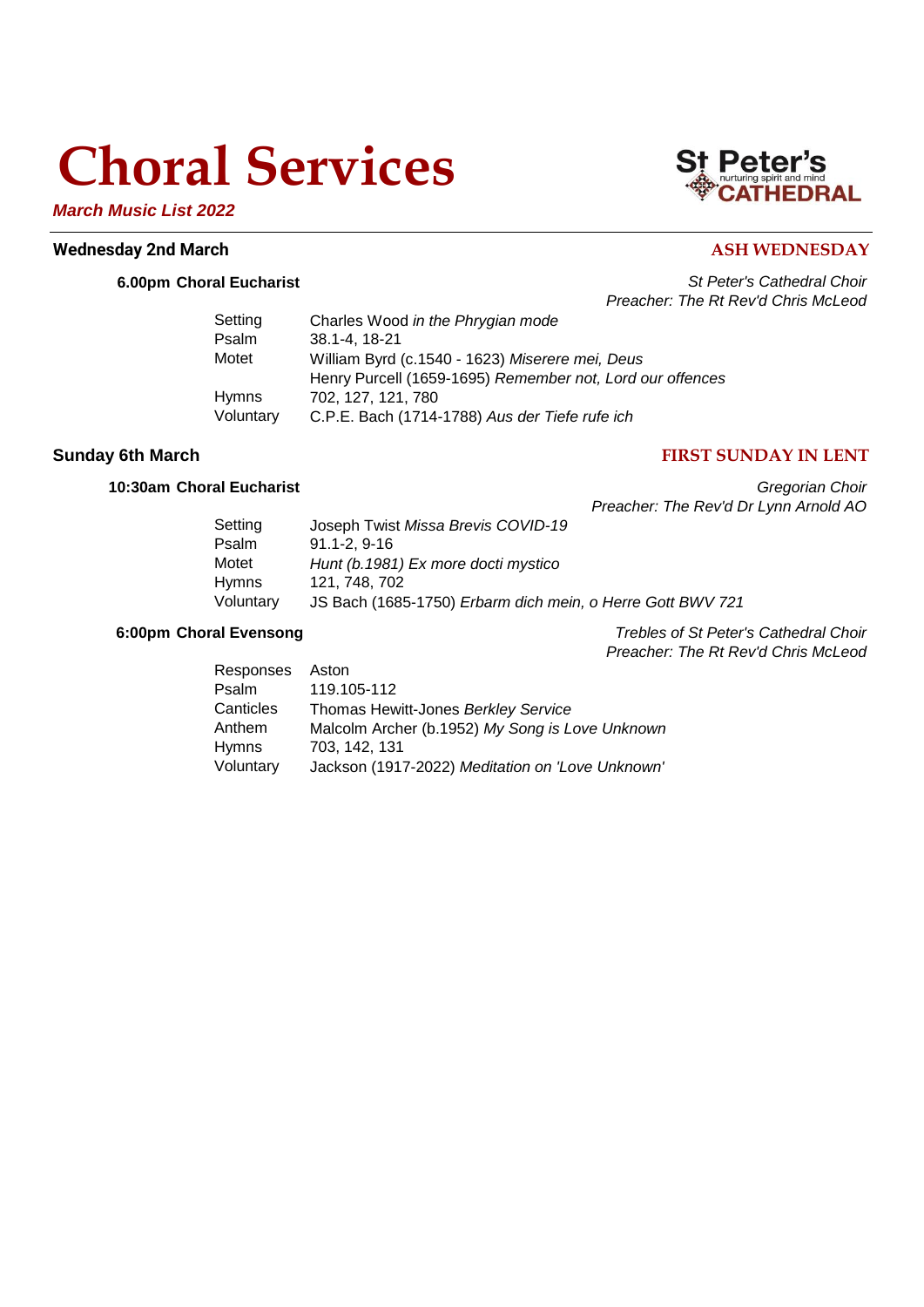# **Choral Services**

*March Music List 2022*

## **St Peter's**<br> **CATHEDRAL**

## **Sunday 13th March THE SECOND SUNDAY IN LENT**

**10:30am Choral Eucharist** *St Peter's Cathedral Choir Preacher: The Rt Rev'd Chris McLeod*

| Josef Rheinberger Missa Brevis in F                          |
|--------------------------------------------------------------|
| 27                                                           |
| Thomas Tomkins (1572-1656) O pray for the peace of Jerusalem |
| 791, 127, 806, 823                                           |
| Josef Rheinberger (1839-1901) Prelude from Sonata No. 6      |
|                                                              |

**6:00pm Choral Evensong** *St Peter's Cathedral Choir Preacher: The Rev'd Joan Claring-Bould*

| Hunt                                         |
|----------------------------------------------|
| 119.121-128, 129-136                         |
| David Swale Evening Service in E Minor       |
| Giovanni Croce (1557-1609) In monte Oliveti  |
| 549, 380, 559                                |
| Howells (1892-1983) Psalm Prelude Set 1 No 2 |
|                                              |

## **Sunday 20th March THE THIRD SUNDAY IN LENT (WITH BAPTISM)**

**10:30am Choral Eucharist** *St Peter's Cathedral Choir Preacher: The Rev'd Canon Jenny Wilson*

| Setting   | Anton Bruckner Kronstorfer Mass                  |
|-----------|--------------------------------------------------|
| Psalm     | (Baptism)                                        |
| Motet     | Judith Weir (b.1954) I Love all beauteous things |
| Hymns     | 506, 591, 664, 116                               |
| Voluntary | Bednall (b1979) Toccata on Aberystwyth           |

**6:00pm Choral Evensong** *Lay Clerks of St Peter's Cathedral Choir Preacher: The Rev'd Dr Lynn Arnold AO*

| Responses | Rose                                              |
|-----------|---------------------------------------------------|
| Psalm     | 123                                               |
| Canticles | Grayston Ives Magdalen Service                    |
| Anthem    | Palestrina (1525-1594) Christe qui lux es et dies |
| Hymns     | 130, 132, 149                                     |
| Voluntary | Parry (1948-1918) Chorale Prelude on 'Rockingham' |